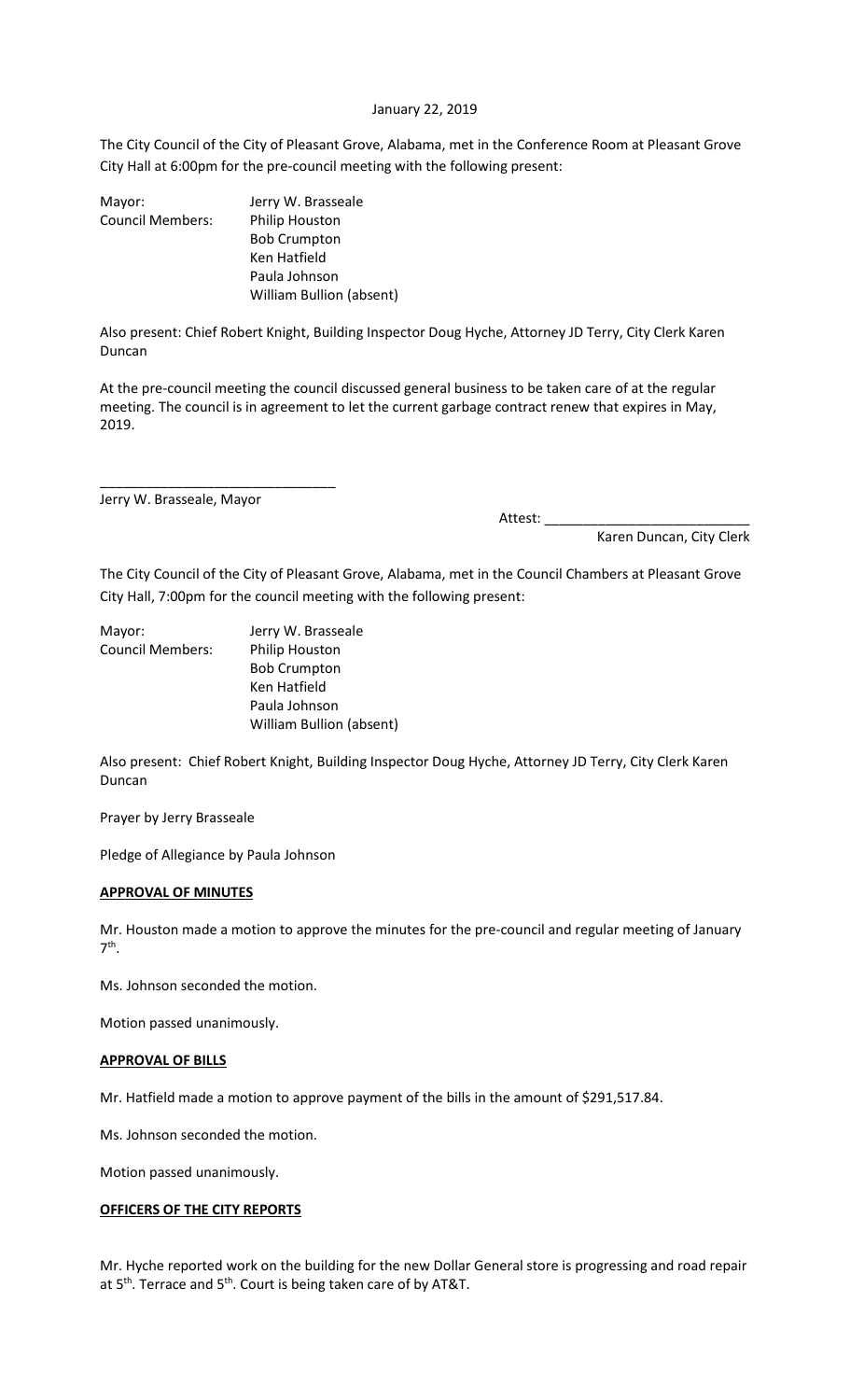January 22, 2019 Minutes cont'd Page Two

## **COMMITTEE REPORTS**

Mr. Houston made a motion to have a public hearing at the next scheduled meeting on February 4<sup>th</sup>. regarding the burned house at 123 6<sup>th</sup>. Street.

Mr. Hatfield seconded the motion.

Motion passed unanimously.

#### **CITIZENS COMMENTS**

Question if the public can attend the meeting to be held at Jon Terry's office regarding the lawsuit. Answer was no. Complaint over noisy dogs.

#### **ADJOURNMENT**

Ms. Johnson made a motion to leave this meeting open to be continued Monday, January 28, 2019, at 6:00pm.

January 28, 2019

The City Council of the City of Pleasant Grove, Alabama, met in the Conference Room at Pleasant Grove City Hall at 6:00pm for the continued council meeting with the following present:

| Mayor:                  | Jerry W. Brasseale              |
|-------------------------|---------------------------------|
| <b>Council Members:</b> | <b>Philip Houston</b>           |
|                         | <b>Bob Crumpton</b>             |
|                         | Ken Hatfield                    |
|                         | Paula Johnson                   |
|                         | <b>William Bullion (absent)</b> |

Also present: Building Inspector Doug Hyche, Attorney JD Terry, City Clerk Karen Duncan

Mr. Houston made a motion for immediate consideration to be given for Ordinance numbers 2019-531, 2019-532, 2019-533 and 2019-534.

Ms. Johnson seconded the motion.

Roll call vote as follows: Houston-yes, Crumpton-yes, Hatfield-yes, Brasseale-yes, Johnson-yes, motion carried unanimously.

Mr. Houston made a motion for the adoption and publication of Ordinances 2019-531, 2019-532, 2019- 533 and 2019-534. Ordinance Number 2019-531 is Storm Water Management Erosion and sedimentation control, 2019-532 is Storm Water Management post-construction ordinance, 2019-533 is an ordinance establishing methods for controlling the introduction of pollutants into municipal separate storm sewer system in order to comply with the requirements of the national pollutant discharge elimination system (NPDES) permit process. 2019-534 is an ordinance implementing the provisions of the national pollutant discharge elimination system (NPDES) through enactment of Ordinance Nos: 2019-531, 2019-532, 2019-533 and 2019-534.

Mr. Hatfield seconded the motion.